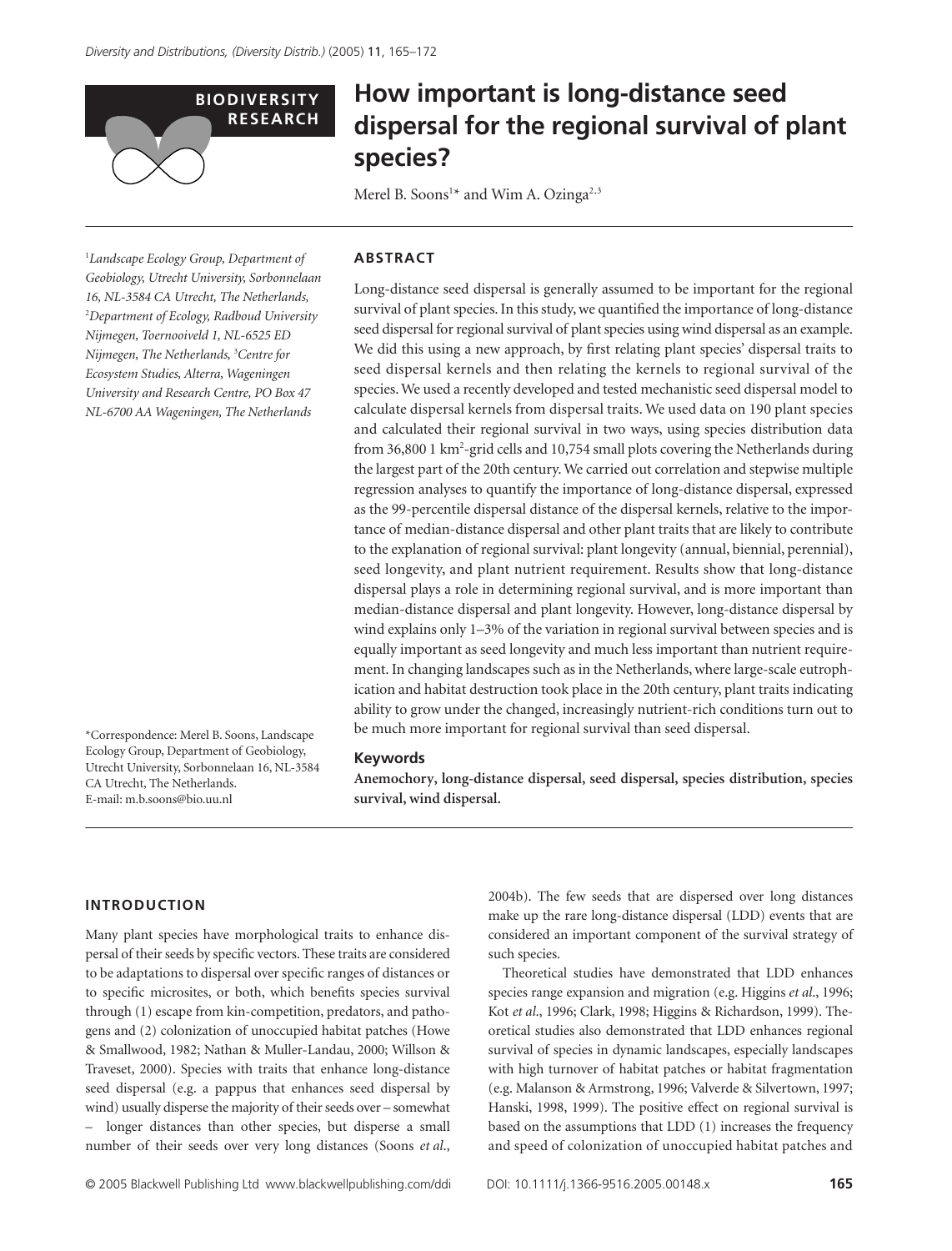(2) increases gene flow between occupied habitat patches so that the probability of extinction in these patches is reduced. Studies on geographical range and on plant migration have provided evidence that LDD occurs and enhances plant range expansion and migration (e.g. Macdonald, 1993; Pitelka *et al*., 1997; Cain *et al*., 1998; Petit *et al*., 2002). Empirical studies have related basic plant traits such as seed mass to species distributions and changes in distributions (Thompson, 1994; Thompson *et al*., 1999; Kahmen & Poschlod, 2004; Ozinga *et al*., 2005). However, no empirical studies have been able to link morphological plant traits that indicate LDD by a specific dispersal vector to (1) the actual ability for LDD and (2) the regional survival of plant species. This is partly because ecologists are only starting to establish quantitative relationships between plant traits and dispersal distances including LDD (for wind dispersal most progress has been made, see Nathan *et al*., 2002; Soons *et al*., 2004a; Nathan *et al*., 2005). It is also partly because the analyses needed to test for such links require detailed data on plant traits and plant distributions of a large number of species, which until now were not readily available.

This study aims to quantify the importance of LDD for regional species survival. We do this by using a new approach: We first relate plant species' dispersal traits to seed dispersal kernels and then relate these kernels to regional survival of the species. This approach could not be used before, because no tools were available to relate plant traits to realistic seed dispersal kernels including LDD. For this purpose, we employ a recently developed and tested mechanistic seed dispersal model (Nathan *et al*., 2002; Soons *et al*., 2004a, 2004b). Also, detailed data on plant traits and distributions of many species were until now not readily available. We use data from large databases that are currently being made available to ecologists in digital form. This allows us to include data on many plant species and their distributions and makes our results robust. Other advantages of our approach are: first, we can directly quantify the link between LDD and regional survival, without having to use various single estimators of ability for LDD (such as seed terminal velocity and release height) in our analysis. Second, we can distinguish between the importance of rare LDD events in the tail of the dispersal kernel and the importance of overall, or median, dispersal distances. To quantify the relative importance of LDD for regional species survival, we also include other plant traits that are likely to contribute to the explanation of regional survival in our analysis: plant longevity, seed longevity and plant nutrient requirement (Thompson, 1994; Tilman, 1994; Thompson *et al*., 1999; Ozinga *et al*., 2005).

## **METHODS**

We selected seed dispersal by wind as dispersal mechanism for our study. We chose wind dispersal as example for other dispersal mechanisms, because quantitative relationships that have been established between plant traits and dispersal distances, including LDD, are currently more realistic for wind dispersal than for other dispersal mechanisms (cf. Nathan *et al*., 2002; Soons *et al*., 2004a). Also, wind dispersal is a very common dispersal

mechanism, making it a general and global example. We selected 190 wind-dispersed plant species of open to relatively open vegetation types in Northwest Europe (see Appendix S1 and S2). Selection criteria were: (1) occurrence in the selected vegetation types, (2) presence of morphological adaptations to reduce falling velocity (pappus, balloon-like structure or wing-like structure > 0.1 times achene length) or to eject seeds from capsules during wind movement, and (3) data on seed terminal velocity and release height available. We studied regional survival of these species in the Netherlands, a suitable study area for our analysis because species distributions have been well-documented for a long period (almost the entire 20th century).

To quantify the importance of LDD and the other plant traits (median dispersal distance, plant longevity, seed longevity and plant nutrient requirement) for regional survival, we carried out correlation analyses between the plant traits and regional survival. To quantify the relative importance of the plant traits in explaining regional survival, we carried out stepwise multiple regression analyses with all traits as independent variables and regional survival as dependent variable. We quantified ability for LDD as the 99-percentile dispersal distance of the seed dispersal kernel of a species. Similarly, we quantified median dispersal distance as the median distance of the dispersal kernel. Dispersal kernels were obtained from simulations with a mechanistic model (see Simulation of dispersal kernels). We included median dispersal in our analysis to separate the importance of rare LDD events from the importance of 'bulk' dispersal, which is usually over relatively short distances. We quantified plant longevity using life history strategy categories (annual  $= 1$ , biennial  $= 2$ , perennial = 3), seed longevity in the seed bank (Thompson *et al*., 1997) using the seed longevity index of Bekker *et al*. (1998), and nutrient requirement using Ellenberg indicator values for nitrogen (Ellenberg *et al*., 1992). These data were derived from the IRIS plant trait database (www.synbiosys.alterra.nl/IRIS). We quantified regional survival using species distribution data at two different scales: nationwide 1 km<sup>2</sup>-grid data and small-scale plot data.

## **1-km2 grid data**

First, we used frequencies of occurrence of species in 1 km<sup>2</sup> grid cells covering all terrestrial area of the Netherlands. We used frequency classes from Tamis & van' t Zelfde (2003), wherein several forms of recording bias were eliminated. We used frequency classes for the time periods 1902–1949 ('previous frequency of occurrence') and 1988–1999 ('current frequency of occurrence') and quantified species survival as the change in frequency of occurrence between the two periods. The frequency classes are on a <sup>3</sup> log scale, so we transformed them back to linear scale before subtraction and then transformed the absolute differences to <sup>3</sup>log scale again, afterwards adding the sign of the difference. These data give a good overview of the survival of plant species in the Netherlands. A limitation is, however, that changes in occurrence of species may result simply from changes in the total area of their habitat in the Netherlands (i.e. from changes in the number of grid cells in which their habitat occurs).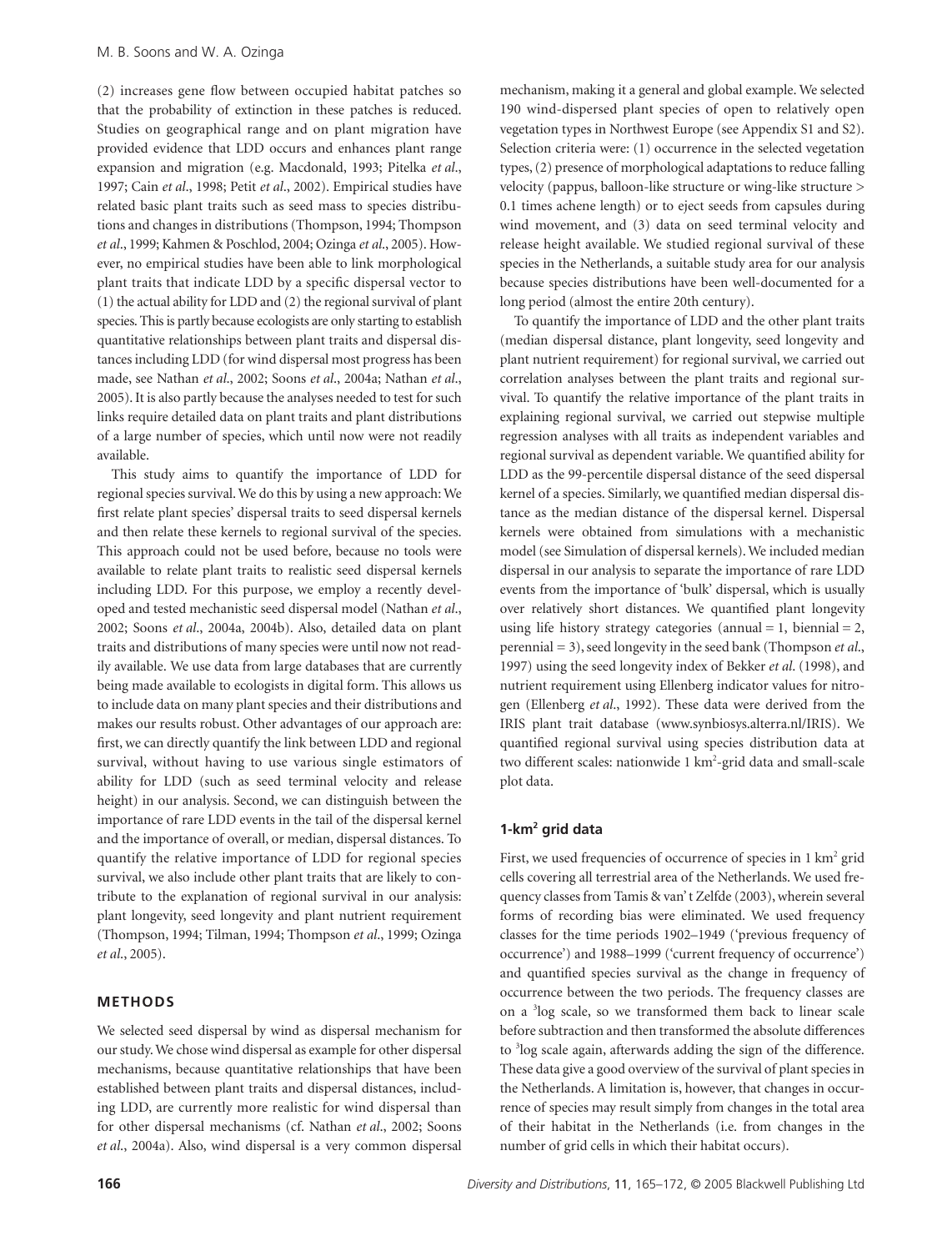#### **Small-scale plot data**

Second, we used frequencies of occurrence of species in smallscale  $(1-10 \text{ m}^2)$  plots of specific habitat types in the Netherlands. For this, we obtained data from the Dutch Vegetation Database, comprising > 35,000 descriptions of species composition in small plots (relevés) throughout the Netherlands from 1930– 1999 (Hennekens & Schaminée, 2001). For our analysis, we selected 11 vegetation types (see Appendix S1) using the following selection criteria: (1) representative of (semi-)natural, open to relatively open vegetation types in the Netherlands, (2) sufficient data available (> 100 plots for both time periods), and (3) area of plots approximately equal for both time periods. We again quantified regional survival as the change in frequency of occurrence between two time periods: 1930–1975 ('previous frequency of occurrence') and 1975–1999 ('current frequency of occurrence'). This measure of survival is not a measure of nationwide survival, but of survival in a specific habitat where changes in the occurrence of species caused purely by changes in the total nationwide area of their habitat do not play a role. Effects of the spatial pattern of their habitat and processes such as (re-)colonization of habitat patches and gene flow between habitat patches do however play a role in these data.

## **Simulation of dispersal kernels**

For the calculation of dispersal kernels, we assumed that seeds of the selected species are dispersed only by wind and that there is no secondary dispersal. We calculated dispersal kernels from plant traits using a mechanistic seed dispersal model: the Synthetic Turbulence Generation (STG) Markov chain model (Soons *et al*., 2004a). This model is a slightly modified version, adapted for wind dispersal in relatively open ecosystems, of a model previously developed by Nathan *et al*. (2002). The model simulates dispersal trajectories of individual seeds as determined by gravity, air resistance and wind flow, including wind turbulence. The main difference between this model and other mechanistic dispersal models (e.g. Andersen, 1991; Tackenberg, 2003) is its simulation of realistic wind turbulence, hence realistic LDD (Nathan *et al*., 2002; Soons *et al*., 2004a, 2004b). The simulated wind turbulence is stochastic, so that seeds experience unique dispersal trajectories. For each species, we simulated 10,000 dispersal trajectories to create a dispersal kernel.

The model uses two plant traits as input parameters: seed terminal velocity and release height. We obtained the species' mean terminal velocity and mean release height from the IRIS plant trait database (www.synbiosys.alterra.nl/IRIS; IRIS terminal velocity data are partly from Tackenberg, 2001). A third plant trait, period of seed release, determines the model wind velocity input. We estimated the 2-month period during which each species' seed release peaks from Bouman *et al*. (2000). For each 2-month period of the year, we used the natural distribution of horizontal wind velocities in the Netherlands as wind velocity input (wind velocity distributions from Wieringa & Rijkoort, 1983; averages for the Netherlands excluding the coast). The model also uses height and leaf area index (LAI) of the vegetation as input parameters. Vegetation height is the height of the dense part of the vegetation (i.e. excluding flowering stalks). Because all selected species occur in the same open and relatively open vegetation types, and for practical reasons, we set the vegetation height to 2/3 of seed release height and calculated the wind flow inside and above the vegetation using the median vegetation height (0.35 m, data from IRIS) and a standard LAI (3.5). This assumption is realistic for the majority of species because the vegetation types where they occur have similar heights, but it overestimates dispersal distances for tall species that may occur in monospecific tall stands (e.g. *Typha*). For model details and model reliability, we refer to Nathan *et al*. (2002) and Soons *et al*. (2004a, 2004b).

#### **Statistical analyses**

We carried out statistical analyses in spss 10 (SPSS Inc. 1989–1999). We used Spearman's correlation coefficient for the correlation analyses, because most data were not normally distributed. In the stepwise multiple regression analyses we excluded species for which any independent variable was missing. Regression models were tested for normality of unstandardized residuals, and if necessary the dependent variables were transformed. To get more insight in the relationships between the independent variables and regional survival we also carried out correlation and regression analyses for the frequencies of occurrence in both time periods. In the analyses for regional survival and current frequency of occurrence we added previous frequency of occurrence as independent variable.

# **RESULTS**

Some independent variables in our analyses were correlated (Table 1). As expected model output, simulated LDD and

| Table 1 Correlations between long-distance dispersal (LDD), median-distance dispersal, plant longevity, seed longevity and nutrient               |
|---------------------------------------------------------------------------------------------------------------------------------------------------|
| requirement. For each variable $N = 190$ , except for nutrient requirement ( $N = 170$ ) and seed longevity ( $N = 124$ ), *P < 0.05, **P < 0.01, |
| *** $P < 0.001$                                                                                                                                   |

| Spearman's $\rho$                       | Median dispersal | Nutrient requirement | Plant longevity | Seed longevity         |
|-----------------------------------------|------------------|----------------------|-----------------|------------------------|
| <b>LDD</b>                              | $0.995***$       | $0.24**$             | $0.27***$       | NS                     |
| Median dispersal                        |                  | $0.26**$             | $0.28***$       | <b>NS</b>              |
| Nutrient requirement<br>Plant longevity |                  |                      | $-0.19*$        | $0.27**$<br>$-0.48***$ |
|                                         |                  |                      |                 |                        |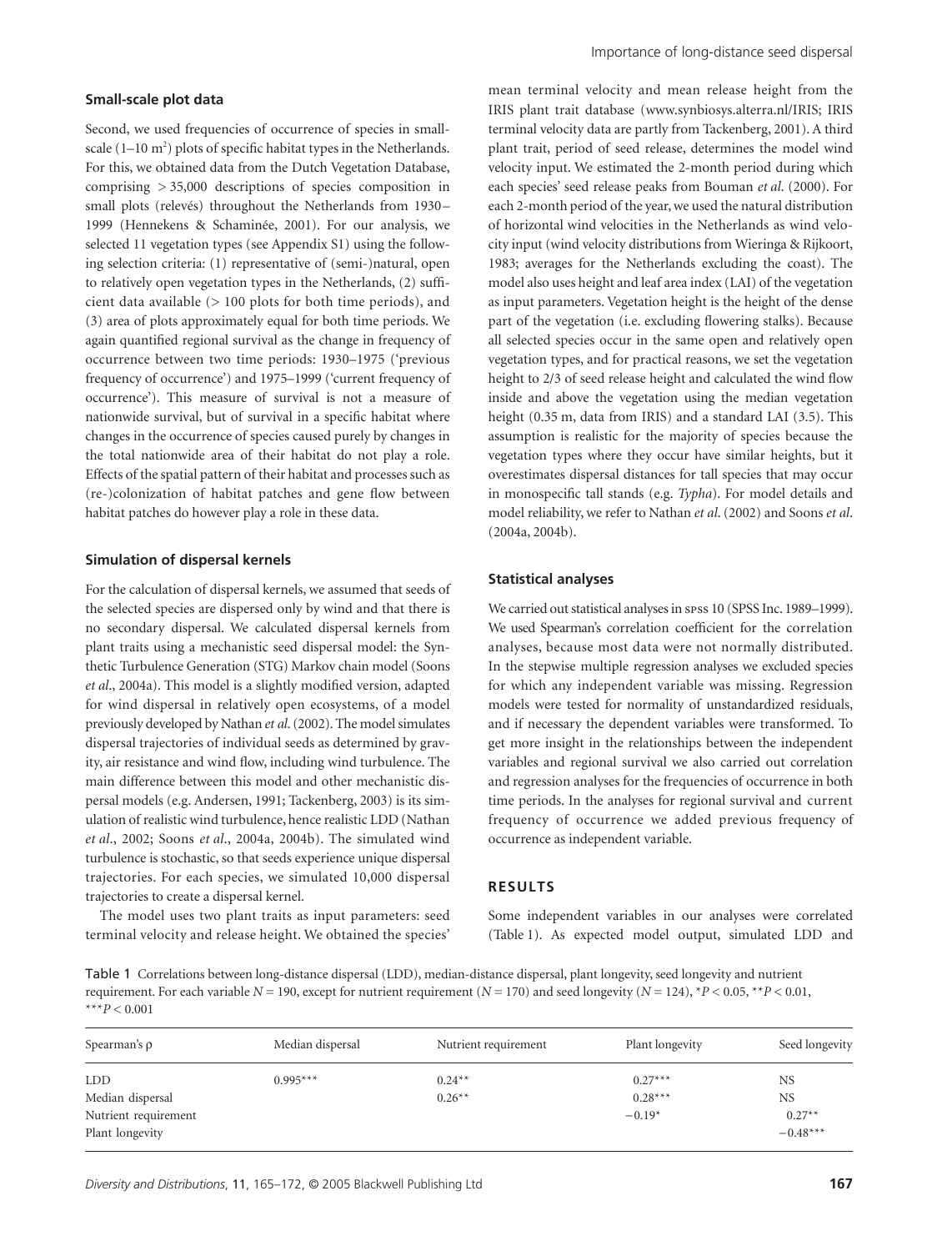## M. B. Soons and W. A. Ozinga

Table 2 Results of the analysis of the 1-km<sup>2</sup> grid data. Correlation analyses show which variables are related to frequency of occurrence and regional survival of species. Spearman's ρ is the correlation coefficient. Stepwise multiple regression analyses show which independent variables best explain frequency of occurrence and regional survival of species. The (+) indicates a positive relationship (–) a negative relationship. *R*<sup>2</sup> values indicate percentage of variation explained. R<sup>2</sup> values are given for individual variables and full models. Dispersal distances were log-transformed for the analysis. Frequencies of occurrence and regional survival were arctan (arc tangent)-transformed for the regression analyses. + *P <* 0.10, \**P* < 0.05, \*\**P* < 0.01, \*\*\**P* < 0.001

|                                   | Correlating variables |                                   |                   | Explaining variables in stepwise<br>multiple regression |                            |       |
|-----------------------------------|-----------------------|-----------------------------------|-------------------|---------------------------------------------------------|----------------------------|-------|
|                                   |                       |                                   | Spearman's $\rho$ |                                                         |                            | $R^2$ |
| Frequency in period 1 (1902–1949) | $(+)$                 | Nutrient requirement <sup>+</sup> | 0.13              |                                                         |                            |       |
| Frequency in period 2 (1988–1999) | $(+)$                 | Frequency in period 1***          | 0.80              | $(+)$                                                   | Frequency in period $1***$ | 0.66  |
|                                   | $(+)$                 | Nutrient requirement***           | 0.40              | $(+)$                                                   | Nutrient requirement***    | 0.08  |
|                                   | $(+)$                 | Seed longevity <sup>+</sup>       | 0.15              | $(+)$                                                   | Seed longevity***          | 0.04  |
|                                   | $(+)$                 | $LDD^+$                           | 0.14              | $^{(+)}$                                                | $LDD^*$                    | 0.01  |
|                                   | $(+)$                 | Median distance <sup>+</sup>      | 0.13              |                                                         |                            | 0.79  |
| Regional survival: change in      | $(+)$                 | Nutrient requirement***           | 0.49              | $(+)$                                                   | Nutrient requirement***    | 0.24  |
| frequency from period 1 to        | $(+)$                 | Seed longevity***                 | 0.39              | $(+)$                                                   | Seed longevity***          | 0.08  |
| period 2                          | $^{(+)}$              | $LDD**$                           | 0.23              | $^{(+)}$                                                | $LDD^*$                    | 0.03  |
|                                   | $(+)$                 | Median distance**                 | 0.23              |                                                         |                            | 0.35  |
|                                   | $(-)$                 | Plant longevity*                  | $-0.18$           |                                                         |                            |       |

median-distance dispersal were almost fully correlated using Spearman's correlation coefficient. Dispersal distance was also correlated with nutrient requirement and plant longevity. The plant species with an optimal occurrence under nutrient-rich conditions and perennial species disperse their seeds over longer distances than the plant species with an optimal occurrence under nutrient-poor conditions and annuals. There was, however, also a weaker but significant negative correlation between nutrient requirement and plant longevity. Seed longevity was positively correlated to nutrient requirement, indicating that the species with an optimal occurrence under nutrient-rich conditions have longer-lived seed banks. Seed longevity was negatively correlated to plant longevity.

## **Results for the 1-km2 grid data**

Results of the analyses are presented in Table 2. Frequency of occurrence of the selected plant species in the period 1902–1949 was correlated to plant nutrient requirement, but could not be explained by any of the independent variables used in our analysis. Frequency of occurrence in the period 1988–1999 was correlated with nutrient requirement, seed longevity, LDD and median-distance dispersal. However, by far the highest correlation was with frequency of occurrence in the previous time period. The regression analysis showed that previous frequency of occurrence, nutrient requirement, seed longevity and LDD contribute to explaining the variation in current frequency of occurrence. Together they explained 79% of the variation, of which only 13% was explained by the plant traits. Regional survival was correlated to all plant traits included in the analysis. The regression analysis showed that three independent variables contribute significantly to explaining the variation in survival: nutrient requirement, seed longevity and LDD.

## **Results for the small-scale plot data**

Results of the analyses for all vegetation types together are presented in Table 3. Again, frequency of occurrence of the selected plant species in the first time period (1930–1975) could not be explained by any of the independent variables in our analysis. Frequency of occurrence in the period 1975–1999 was highly correlated with frequency of occurrence in the previous period and also with nutrient requirement, LDD, and median-distance dispersal. The regression analysis showed that current frequency of occurrence is best explained by previous frequency of occurrence and for a small part also by nutrient requirement. Regional survival was correlated to all independent variables except to plant longevity. The regression analysis showed that survival could be explained by previous frequency of occurrence, nutrient requirement and LDD. However, the total explaining power of these three variables was relatively low (15%).

Results of the analyses for the vegetation types separately are presented in Table 4. Because in all vegetation types specific sets of species occur, relationships of regional survival and frequency of occurrence with plant traits differed between vegetation types. Frequency of occurrence in the first time period was explained by nutrient requirement, LDD, and seed and plant longevity. Current frequency of occurrence was explained best by previous frequency of occurrence, followed by nutrient requirement, and LDD. The  $R^2$  values of the full regression models for frequency of occurrence in 1930–1975 ranged from 0.06 to 0.33 and were much lower than for frequency of occurrence in 1975–1999 (0.36–0.76). Note, however, that the models for 1975–1999 included an extra explanatory variable. Regional survival was explained best by previous frequency of occurrence, nutrient requirement, seed longevity and dispersal (both LDD and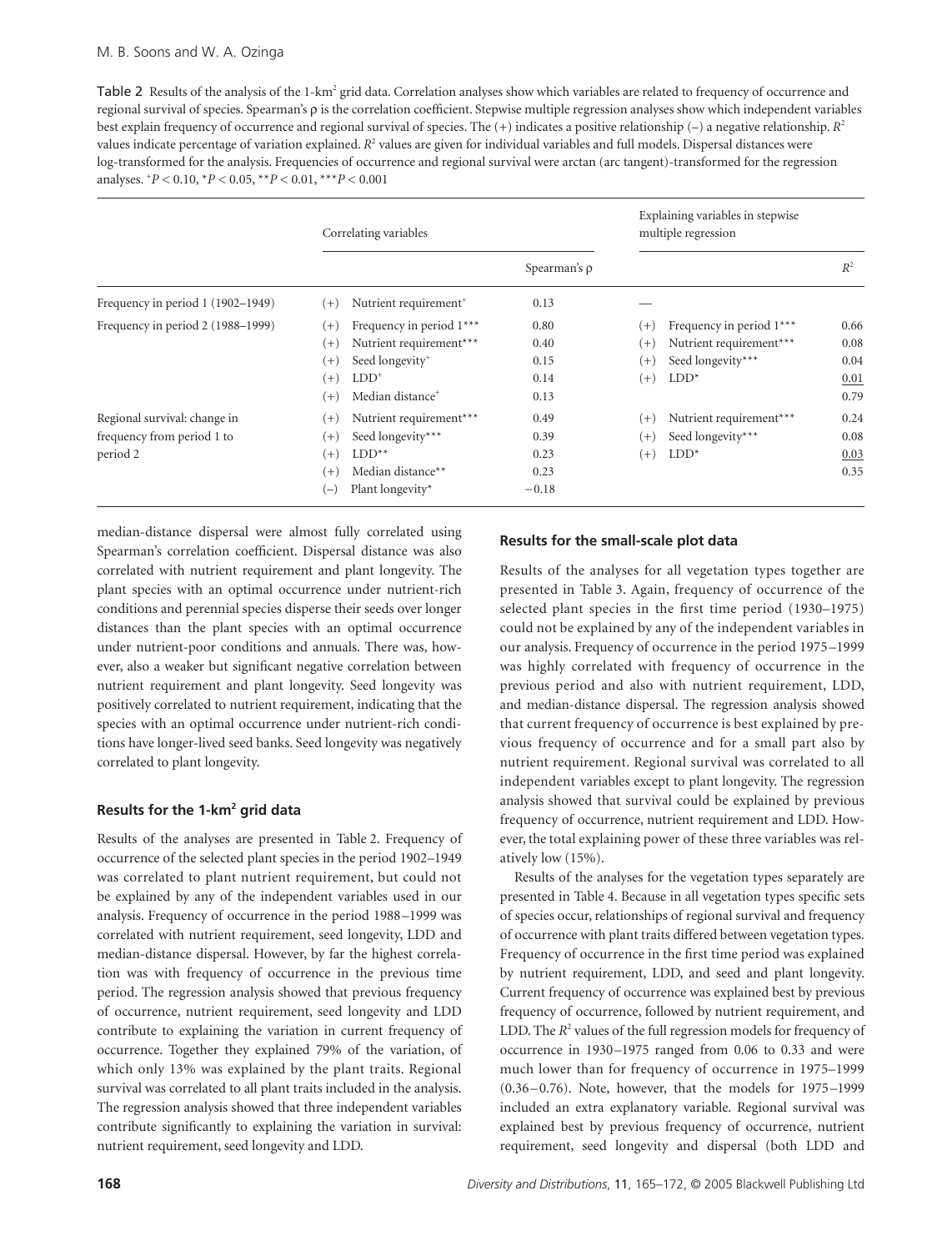Table 3 Results of the analysis of the small-scale plot data when all vegetation types are analysed together. Correlation analyses show which variables are related to frequency of occurrence and regional survival of species. Spearman's ρ is the correlation coefficient. Stepwise multiple regression analyses show which independent variables best explain frequency of occurrence and regional survival of species. The (+) indicates a positive relationship, (-) a negative relationship.  $R^2$  values indicate percentage of variation explained.  $R^2$  values are given for individual variables and full models. Dispersal distances were log-transformed for the analysis. Frequencies of occurrence and regional survival were arctan (arc tangent)-transformed for the regression analyses. + *P <* 0.10, \**P* < 0.05, \*\**P* < 0.01, \*\*\**P* < 0.001

|                           | Correlating variables |                              | Explaining variables in multiple regression |       |                            |       |
|---------------------------|-----------------------|------------------------------|---------------------------------------------|-------|----------------------------|-------|
|                           |                       |                              | Spearman's $\rho$                           |       |                            | $R^2$ |
| Frequency in period 1     | $(-)$                 | Seed longevity**             | $-0.13$                                     |       |                            |       |
| $(1930 - 1975)$           | $^{(+)}$              | Plant longevity <sup>+</sup> | 0.07                                        |       |                            |       |
| Frequency in period 2     | $^{(+)}$              | Frequency in period $1***$   | 0.63                                        | $(+)$ | Frequency in period $1***$ | 0.55  |
| $(1975 - 1999)$           | $(+)$                 | Nutrient requirement***      | 0.17                                        | $(+)$ | Nutrient requirement***    | 0.03  |
|                           | $(+)$                 | Median distance*             | 0.08                                        |       |                            | 0.58  |
|                           | $^{(+)}$              | $LDD^*$                      | 0.07                                        |       |                            |       |
| Regional survival: change | $(-)$                 | Frequency in period $1***$   | $-0.35$                                     | $(-)$ | Frequency in period $1***$ | 0.08  |
| in frequency from         | $(+)$                 | Nutrient requirement***      | 0.25                                        | $(+)$ | Nutrient requirement***    | 0.06  |
| period 1 to period 2      | $(+)$                 | $LDD***$                     | 0.12                                        | $(+)$ | $LDD*$                     | 0.01  |
|                           | $(+)$                 | Median distance**            | 0.12                                        |       |                            | 0.15  |
|                           | $(+)$                 | Seed longevity*              | 0.08                                        |       |                            |       |

| <b>Table 4</b> Results of the stepwise multiple      |  |  |  |  |  |
|------------------------------------------------------|--|--|--|--|--|
| regression analyses of the small-scale plot          |  |  |  |  |  |
| data when all vegetation types are analysed          |  |  |  |  |  |
| separately. Results show which independent           |  |  |  |  |  |
| variables best explain frequency of occurrence       |  |  |  |  |  |
| and regional survival of species. Per                |  |  |  |  |  |
| independent variable the number of                   |  |  |  |  |  |
| vegetation types (out of 11) for which the           |  |  |  |  |  |
| variable is significant ( $P < 0.05$ ) is indicated. |  |  |  |  |  |
| Dispersal distances were log-transformed and         |  |  |  |  |  |
| frequencies of occurrence and regional               |  |  |  |  |  |
| survival were arctan (arc tangent)-                  |  |  |  |  |  |
| transformed for the analyses. $*P < 0.05$ ,          |  |  |  |  |  |
| ** $P < 0.01$ , *** $P < 0.001$                      |  |  |  |  |  |
|                                                      |  |  |  |  |  |

Explaining variables in multiple regression

|                                        |                                       | Number of<br>vegetation types |
|----------------------------------------|---------------------------------------|-------------------------------|
| Frequency in period $1(1930-1975)$     | Nutrient requirement* <sup>-***</sup> | 7                             |
|                                        | Seed longevity**                      | 2                             |
|                                        | $LDD^{***}$                           | $\overline{c}$                |
|                                        | Plant longevity* <sup>-**</sup>       | 2                             |
| Frequency in period $2(1975-1999)$     | Frequency in period $1***$            | 10                            |
|                                        | Nutrient requirement****              | 5                             |
|                                        | $LDD^{***}$                           | $\overline{2}$                |
| Regional survival: change in frequency | Frequency in period $1*****$          | 7                             |
| from period 1 to period 2              | Nutrient requirement******            | 4                             |
|                                        | Seed longevity*                       | 3                             |
|                                        | Median distance*-**                   | $\overline{c}$                |
|                                        | $LDD**$                               |                               |

median-distance dispersal). Interestingly, the relationship with previous frequency of occurrence was always negative, as in the analysis for all vegetation types together. This indicates that many previously common species decreased in abundance, whereas a group of previously rare species in the selected vegetation types (but not so rare elsewhere in the Netherlands) increased in abundance. This corresponds to the finding that previous frequency of occurrence was most often negatively related to nutrient requirement,whereas current frequency of occurrence was always positively related to nutrient requirement. This indicates that in several vegetation types a shift occurred from species with an optimum at nutrient-poor conditions to species with an optimum at more nutrient-rich conditions. The  $R^2$  values of the full regression models for survival ranged from 0.15 to 0.89.

## **DISCUSSION AND CONCLUSIONS**

We quantified the importance of LDD for the regional survival of wind-dispersed plant species in the Netherlands. We used a new approach, by first linking plant traits to ability for LDD and then linking ability for LDD to regional survival. The main advantage of this approach is that realistic, consistent, quantitative measures of species' ability for LDD are related to their regional survival. It should be kept in mind, however, that the quantification of LDD is based on several key assumptions (including dispersal by wind exclusively and equal vegetation height and LAI for all vegetation types) and simulated LDD is an indication, not the exact value, of actual LDD. We used data on 190 plant species and species distribution data for  $> 36,000$  1 km<sup>2</sup>-grid cells and  $> 10,000$  small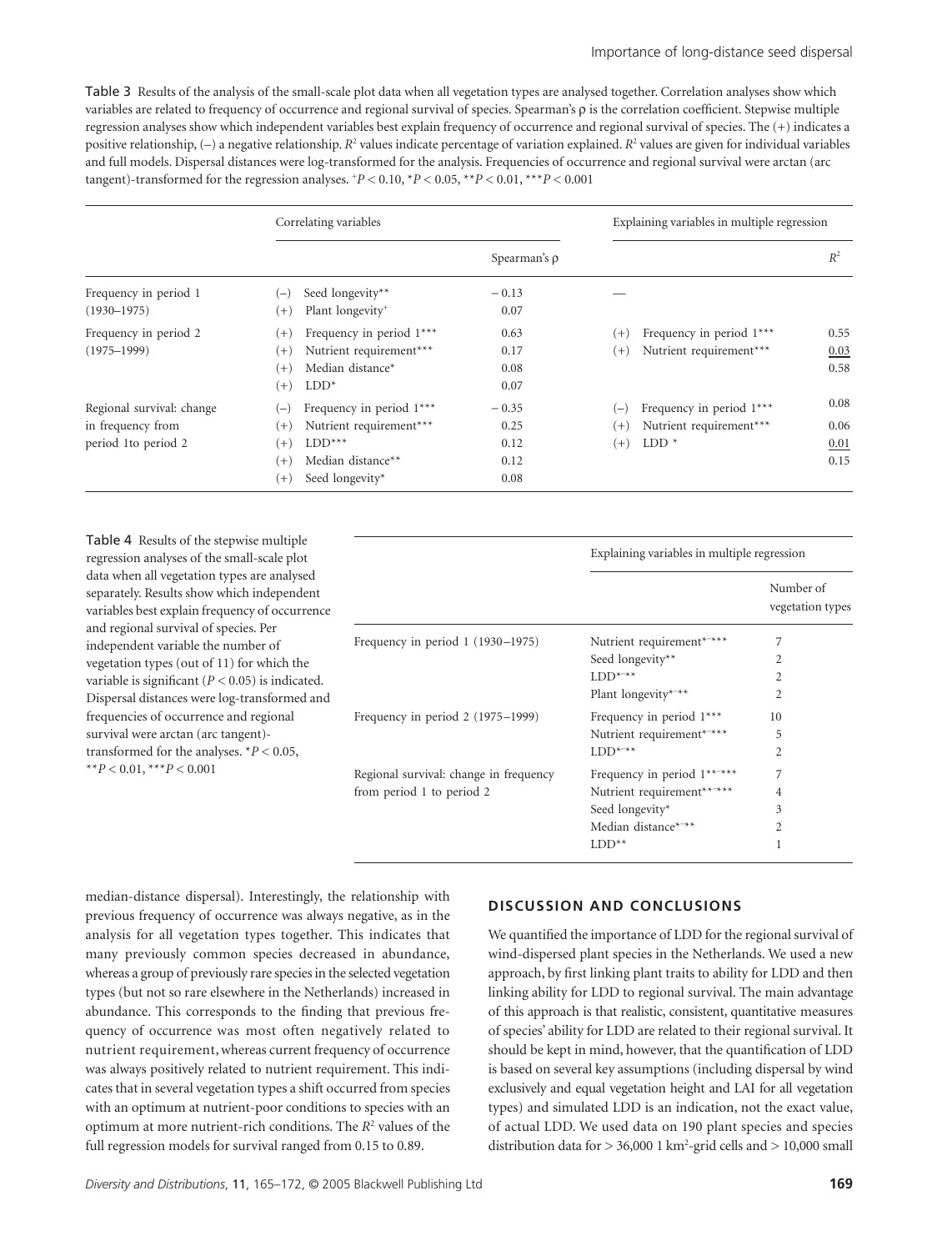plots, covering the largest part of the 20th century. These large numbers, the nationwide coverage of our data, and the good agreement between results from different analyses make our results robust. Our results give implications for species conservation (see Trakhtenbrot *et al*., 2005).

The LDD of plant seeds plays a role in determining regional survival of the plant species. LDD is more important than median-distance dispersal. The large differences in ability for LDD between species explain differences in regional survival better than the much smaller differences in median-distance dispersal. LDD is also more important in explaining regional survival than plant longevity. However, the explaining power of LDD is not very great: the ability for LDD explains only approximately 1–3% of the variation in survival. This is comparable to seed longevity, but much less than nutrient requirement, which explains the variation in survival best (by 6–24%). Patterns for the explanation of current frequency of occurrence by plant traits are similar to those for regional species survival. Current frequency of occurrence is, however, by far best explained by previous frequency of occurrence (by 55–66%). Previous frequency of occurrence cannot be explained by any of the plant traits when all vegetation types are analysed together, but within vegetation types some plant traits do explain frequency of occurrence. The vegetation-specific results are likely caused by interactions between environmental conditions and plant traits (Ozinga *et al*., 2004).

Several explanations may contribute to our finding that LDD is of relatively little importance for regional species survival in comparison to nutrient requirement. First, the positive correlation between nutrient requirement and ability for LDD, as well as seed longevity, may have obscured the relationships between survival and LDD and seed longevity in the stepwise multiple regression analyses. However, in the correlation analyses the relationship between survival and nutrient requirement was also much stronger than the relationships between survival and LDD and seed longevity. Second, the assumption that LDD enhances regional survival by increasing the frequency and speed of colonization of unoccupied habitat patches may be wrong. Not necessarily because dispersal distances are too low (in some species 99-percentile dispersal distances were very long; see Appendix S2), but because during the 20th century, many (semi-)natural vegetation types in the Netherlands were destroyed or severely fragmented (Vos & Zonneveld, 1993; Soons, 2003) and very few new, suitable but unoccupied habitat patches came into existence. Lack of unoccupied habitat patches reduces the positive effect of LDD on regional survival through increased colonization. Third, the assumption that LDD enhances regional survival by increasing gene flow between occupied habitat patches, so that the probability of extinction in these patches decreases, may be wrong. If habitat destruction and fragmentation resulted in isolation of all remaining populations (e.g. Soons, 2003), LDD does not reduce patch extinction because it does not increase gene flow anymore. This is not very likely though, because several of the selected vegetation types are still relatively common and some species have very long dispersal distances (see Appendix S2). It is more likely that isolated populations have not suffered from lack of gene flow and a positive effect of gene flow on regional survival is not (yet) discernible. Fourth, the assumption that the selected plant species achieve LDD primarily through primary wind dispersal may have been wrong. Seeds of many plant species have adaptations for dispersal by more than one potential LDD vector (Ozinga *et al*., 2004) or may be dispersed over long distances by non-standard processes, including secondary dispersal (Higgins *et al*., 2003). If the selected plant species achieve LDD through a range of different mechanisms, the importance of LDD by wind may be obscured, even though it may be important for regional survival (cf. Hodkinson & Thompson, 1997). Fifth, and most likely, is the explanation that habitat requirements are simply much more important for regional survival in the Netherlands than dispersal ability. During the 20th century all vegetation types in the Netherlands experienced changes in abiotic conditions, most notably nitrogen enrichment as a result of intensification of agriculture (Vos & Zonneveld, 1993; Bobbink *et al*., 1998; Aerts & Bobbink, 1999). In many vegetation types this resulted in shifts from species with an optimum at nutrient-poor conditions to species with an optimum at more nutrient-rich conditions (Bobbink, 1991; Bobbink *et al*., 1998; Aerts & Bobbink, 1999), as we also found. Results indicating that species with high competitive ability under nutrient-rich conditions are currently increasing most in the Netherlands and other countries with high nutrient emissions have also been found by Thompson (1994), Schaminée *et al*. (2002) and Tamis *et al*. (2004).

Finally, the relatively low total amount of variation in regional survival that is explained (15–35%, up to 89% for the vegetation types separately) indicates that other plant traits, random processes, or both are also very important. Pollen dispersal distance, success of self-fertilization, and ability to grow under increasingly common environmental conditions other than high nitrogen availability (e.g. tolerance to low groundwater levels) may contribute to the explanation of survival. Detailed quantitative data on these plant traits were not available for our analysis, but are being collected and will be available for future analyses, which may find a higher amount of variation in survival explained by plant traits. Alternatively, such future analyses may find that random processes (cf. Hubbell, 2001) have a relatively great importance for regional species survival.

We conclude that plant species' ability for LDD by wind is important for their survival in the Netherlands. Ability for LDD by wind dispersal is approximately of the same importance as seed longevity in the seed bank. However, under the increasingly nutrient-rich environmental conditions in the Netherlands, the ability of species to grow and survive under nutrient-rich conditions is far more important for their regional survival than their ability for LDD.

## **ACKNOWLEDGEMENTS**

Wim Ozinga received funding from the Netherlands Organization for Scientific Research (NWO). We thank Jan van Groenendael and four reviewers for their comments on earlier versions of this paper.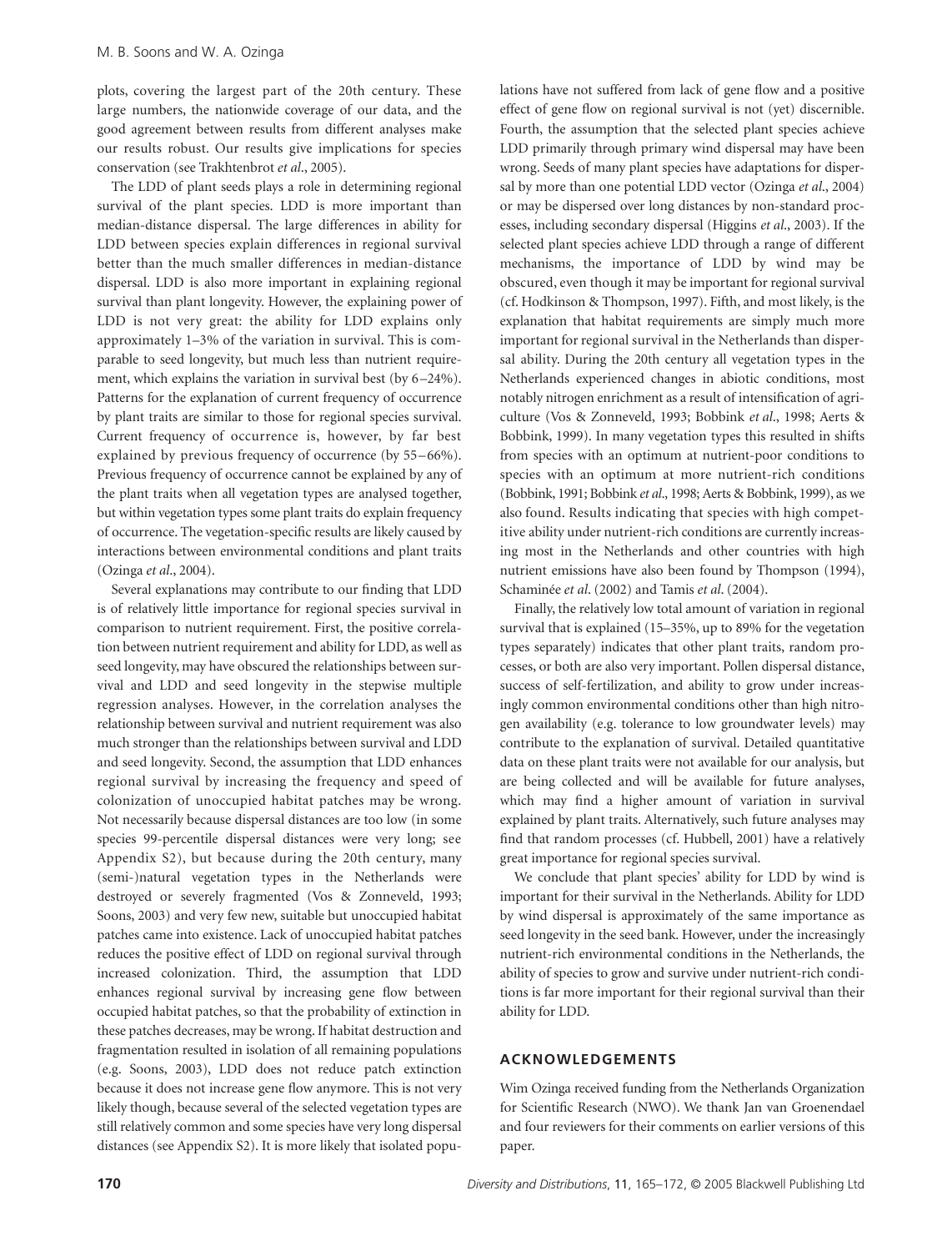#### **SUPPLEMENTARY MATERIAL**

The following material is available at<http://> www.blackwellpublishing.com/products/journals/suppmat/ DDI/DDI148/DDI148sm.htm

**Appendix S1**. Overview of the vegetation types included in the analysis.

**Appendix S2**. List of plant species selected for the analysis.

## **REFERENCES**

- Aerts, R. & Bobbink, R. (1999) The impact of atmospheric nitrogen deposition on vegetation processes in terrestrial, non-forest ecosystems. *The impact of nitrogen deposition on natural and semi-natural ecosystems* (ed. by S.J. Langan), pp. 85–122. Kluwer, Dordrecht.
- Andersen, M.C. (1991) Mechanistic models for the seed shadows of wind dispersed plants. *American Naturalist*, **137**, 476–497.
- Bekker, R.M., Schaminée, J.H.J., Bakker, J.P. & Thompson, K. (1998) Seed bank characteristics of Dutch plant communities. *Acta Botanica Neerlandica*, **47**, 15–26.
- Bobbink, R. (1991) Effects of nutrient enrichment in Dutch chalk grassland. *Journal of Applied Ecology*, **28**, 28–41.
- Bobbink, R., Hornung, M. & Roelofs, J.G.M. (1998) The effects of airborne nitrogen pollutants on species diversity in natural and semi-natural European vegetation. *Journal of Ecology*, **86**, 717–738.
- Bouman, F., Boesewinkel, D., Bregman, R., Devente, N. & Oostermeijer, J.G.B. (2000) *Verspreiding van zaden*. KNNV Uitgeverij, Utrecht.
- Cain, M.L., Damman, H. & Muir, A. (1998) Seed dispersal and the Holocene migration of woodland herbs. *Ecological Monographs*, **68**, 325–347.
- Clark, J.S. (1998) Why trees migrate so fast: confronting theory with dispersal biology and the paleorecord. *American Naturalist*, **152**, 204–224.
- Ellenberg, H., Weber, H.E., Düll, R., Wirth, V., Werner, W. & Paulißen, D. (1992) Zeigerwerte von pflanzen in Mitteleuropa, 2nd edn. *Scripta Geobotanica*, 18, 1–258. Goltze, Göttingen.
- Hanski, I. (1998) Metapopulation dynamics. *Nature*, **396**, 41–49.
- Hanski, I. (1999) Habitat connectivity, habitat continuity, and metapopulations in dynamic landscapes. *Oikos*, **87**, 209–219.
- Hennekens, S.M. & Schaminée, I.H.J. (2001) TURBOVEG: comprehensive database management system for vegetation data. *Journal of Vegetation Science*, **12**, 589–591.
- Higgins, S.I., Nathan, R. & Cain, M.L. (2003) Are long-distance dispersal events in plants usually caused by non-standard means of dispersal? *Ecology*, **84**, 1945–1956.
- Higgins, S.I. & Richardson, D.M. (1999) Predicting plant migration rates in a changing world: the role of long-distance dispersal. *American Naturalist*, **153**, 464–475.
- Higgins, S.I., Richardson, D.M. & Cowling, R.M. (1996) Modelling invasive plant spread: the role of plant–environment interactions and model structure. *Ecology*, **77**, 2043–2054.
- Hodkinson, D.J. & Thompson, K. (1997) Plant dispersal: the role of man. *Journal of Applied Ecology*, **34**, 1484–1496.
- Howe, H.F. & Smallwood, J. (1982) Ecology of seed dispersal. *Annual Review of Ecology and Systematics*, **13**, 201–228.
- Hubbell, S.P. (2001) *The unified neutral theory of biodiversity and biogeography*. Princeton University Press, Princeton.
- Kahmen, S. & Poschlod, P. (2004) Plant functional trait responses to grassland succession over 25 years. *Journal of Vegetation Science*, **15**, 21–32.
- Kot, M., Lewis, M.A. & Van den Driessche, P. (1996) Dispersal data and the spread of invading organisms. *Ecology*, **77**, 2027–2042.
- Macdonald, G.M. (1993) Fossil pollen analysis and the reconstruction of plant invasions. *Advances in Ecological Research*, **24**, 67–110.
- Malanson, G.P. & Armstrong, M.P. (1996) Dispersal probability and forest diversity in a fragmented landscape. *Ecological Modelling*, **87**, 91–102.
- Nathan, R., Katul, G.G., Horn, H.S., Thomas, S.M., Oren, R., Avissar, R., Pacala, S.W. & Levin, S.A. (2002) Mechanisms of long-distance dispersal of seeds by wind. *Nature*, **418**, 409– 413.
- Nathan, R. & Muller-Landau, H.C. (2000) Spatial patterns of seed dispersal, their determinants and consequences for recruitment. *Trends in Ecology and Evolution*, **15**, 278–285.
- Nathan, R., Sapir, N., Trakhtenbrot, A., Katul, G.G., Bohrer, G., Otte, M., Avissar, R., Soons, M.B., Horn, H.S., Wikelski, M. & Levin, S.A. (2005) Long-distance biological transport processes through the air: can nature's complexity be unfolded *in silico*? *Diversity and Distributions*, **11**, 131–137.
- Ozinga, W.A., Bekker, R.M., Schamineé, J.H.J. & Van Groenendael, J.M. (2004) Dispersal potential in plant communities depends on environmental conditions. *Journal of Ecology*, **92**, 767–777.
- Ozinga, W.A., Schamineé, J.H.J., Bekker, R.M., Bonn, S., Poschlod, P., Tackenberg, O., Bakker, J.P. & Van Groenendael, J.M. (2005) Predictability of plant species composition from environmental conditions is constrained by dispersal limitation. *Oikos*, **108**, 555–561.
- Petit, R.J. *et al.* (2002) Identification of refugia and post-glacial colonization routes of European white oaks based on chloroplast DNA and fossil pollen evidence. *Forest Ecology and Management*, **156**, 49–74.
- Pitelka, L.F. *et al.* (1997) Plant migration and climate change. *American Scientist*, **85**, 464–473.
- Schaminée, J.H.J., Hommel, P.W.F.M., Stortelder, A.H.F., Weeda, E.J. & Westhoff, V. (1995–1999) *De vegetatie van Nederland* Vols 1–5. Opulus Press, Uppsala-Leiden.
- Schaminée, J.H.J., Van Kley, J.E. & Ozinga, W.A. (2002) The analysis of long-term changes in plant communities: case studies from the Netherlands. *Phytocoenologia*, **32**, 317–335.
- Soons, M.B. (2003) *Habitat fragmentation and connectivity: spatial and temporal characteristics of the colonization process in plants*. PhD Thesis, Utrecht University, Utrecht.
- Soons, M.B., Heil, G.W., Nathan, R. & Katul, G. (2004a) Determinants of long-distance seed dispersal by wind in grasslands. *Ecology*, **85**, 3056–3068.